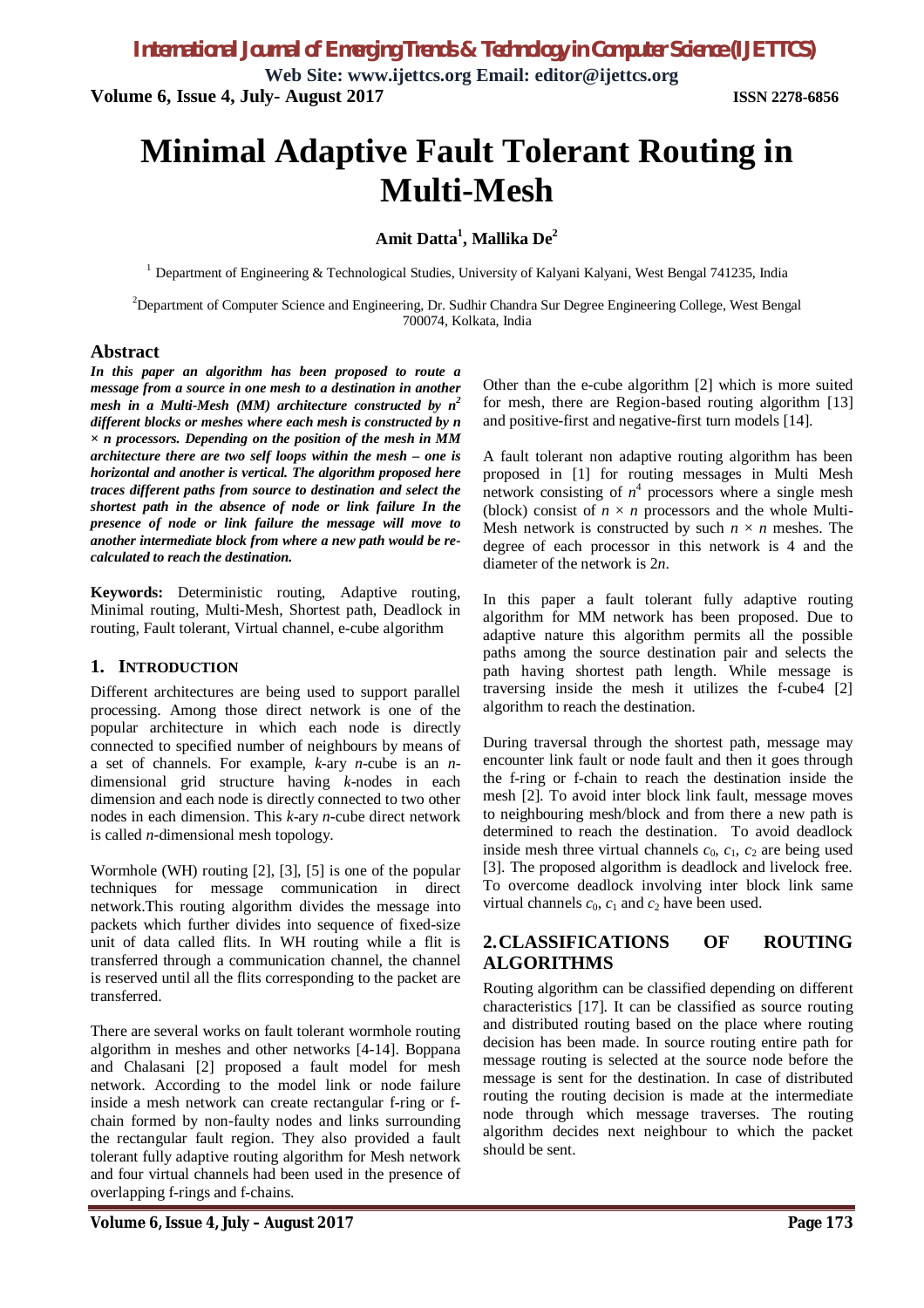**Web Site: www.ijettcs.org Email: editor@ijettcs.org**

### **Volume 6, Issue 4, July- August 2017 ISSN 2278-6856**

Based on the path selection process routing can be classified as deterministic and adaptive. While the message traversal path is selected based on source and destination address only, it is called deterministic routing. In deterministic routing only one path is available between the source and destination.

Adaptive routing on the other hand provides multiple paths between source and destination based on the network conditions and the routing algorithm. Routing algorithm can be as minimal and non-minimal. In minimal routing a message traverses along one of the shortest paths between source and destination. In non-minimal routing a message can select any path between source and destination and this might be a longer path.

# **3.ADAPTIVE WORMHOLE ROUTING ALGORITHM**

Deterministic algorithms provide one and only one path between source and destination. To avoid network congestion and enhance fault tolerance [7], [10]-[12], it is preferred that the routing algorithm provide multiple paths between source destination pair. Algorithms that adapt to the network and traffic condition and provide multiple paths between source destination pair are called adaptive routing algorithms and classified as fully adaptive or partially adaptive routing algorithms based on whether these algorithms allow all possible paths or only a subset of them [8], [9], [17]. In this paper a minimal fully adaptive routing algorithm has been proposed for Multi Mesh (MM) network.

## **4.THE MULTI MESH (MM) NETWORK**

The Multi-Mesh network that was proposed by the authors in [15] is made up of  $n^2$  meshes. In an  $n \times n$  mesh, the processors are arranged in *n* rows and *n* columns. Such a mesh is used as the basic building block of the Multi-Mesh (MM) network. Here total  $n^2$  such meshes are arranged in the form of an  $n \times n$  matrix where each constituent matrix is termed as a block in MM network. In each block there are 4(*n*-2) processors on the four outer boundaries each of which has three neighbours within that block. These are called boundary processors. Also, in each block there are four corner processors each of which has two neighbours within that block. These are called corner processors. The rest of the  $(n-2)^2$  processors in every block will be termed as internal processors. Each block in this network is connected to another block by suitable links so that each processor has four links in this network topology.

A processor inside a given block can be uniquely identified by two coordinates. Again blocks are organized as matrix form so each block can be identified by two coordinates, say  $\alpha$  and  $\beta$  as B ( $\alpha$ ,  $\beta$ ). Thus, each of the  $n^4$  processors in MM can uniquely be identified using a 4-tuple of the coordinate values. The first two coordinates are used to describe the block in which the processor lies and the other two coordinates are used to identify the position of the processor inside that particular block. For example, P (*α*, *β*,

the block B  $(\alpha, \beta)$ . Each of these four coordinates has value between 1 to  $n$ . A special symbol  $*$  will be used for any one of these four coordinates to denote the set of all processors with all possible values of the respective coordinates. For example,  $P$  (\*, \*, 1, 1) signifies the set of the top left corner processors of all the  $n^2$  blocks. If the processors  $P(\alpha, \beta_1, x_1, y_1)$  are connected to  $P(\alpha, \beta_2, x_2, y_2)$ for all values of  $\alpha$ ,  $1 \leq \alpha \leq n$ , we denote these sets of links by an interconnection between the sets  $P(*, \beta_1, x_1, y_1)$  and  $P(*, \beta_2, x_2, y_2)$ . Inter-block connections among the boundary processors are given by the following rules: Vertical Connection is identified by following rule  $\forall$ **u**  $\beta$ ,  $1 \leq \beta \leq n$ , P  $(\alpha, \beta, 1, y)$  are connected to P  $(y, \beta, n, \alpha)$ ,

*x*, *y*) is a processor lying at the x-th row and y-th column of

where  $1 \leq y, \alpha \leq n$ , and

Horizontal Connection is identified by following rule

 $\mathbf{\nabla}_{\mathbf{H}} \alpha$ ,  $1 \leq \alpha \leq n$ , P ( $\alpha$ ,  $\beta$ ,  $x$ , 1) are connected to P ( $\alpha$ ,  $x$ ,  $\beta$ ,  $n$ ), where  $1 \leq x, \beta \leq n$ 

All these links are two-way connections. Hence, in the multi-mesh network, all processors have a uniform degree of 4. These inter-block connections among the boundary processors are called inter-block links.



**Figure 1** A simple  $n \times n$  Multi-Mesh network with  $n = 4$ 

#### **5.ADAPTIVE ROUTING ALGORITHM IN MULTI-MESH**

In this section it is shown how to trace the minimal adaptive path from source to destination in MM and traverse the message in that path to reach the destination. An example of routing a message through minimal adaptive routing path in multi mesh is shown below.

#### **5.1 An example for the message routing in Multi-Mesh**

Example 1: In a 4×4 Multi Mesh a message originated at P (1, 1, 2, 2) and destined for P (3, 4, 2, 4). The message traversal in minimal path is shown below.

In the source block  $B(1, 1)$  there are two different exit points, i.e. (4, 1) and (4, 4) to move the message into horizontal intermediate block. Similarly, there are two different exit points i.e.  $(1, 3)$  and  $(4, 3)$  to move the message into vertical intermediate block. To traverse a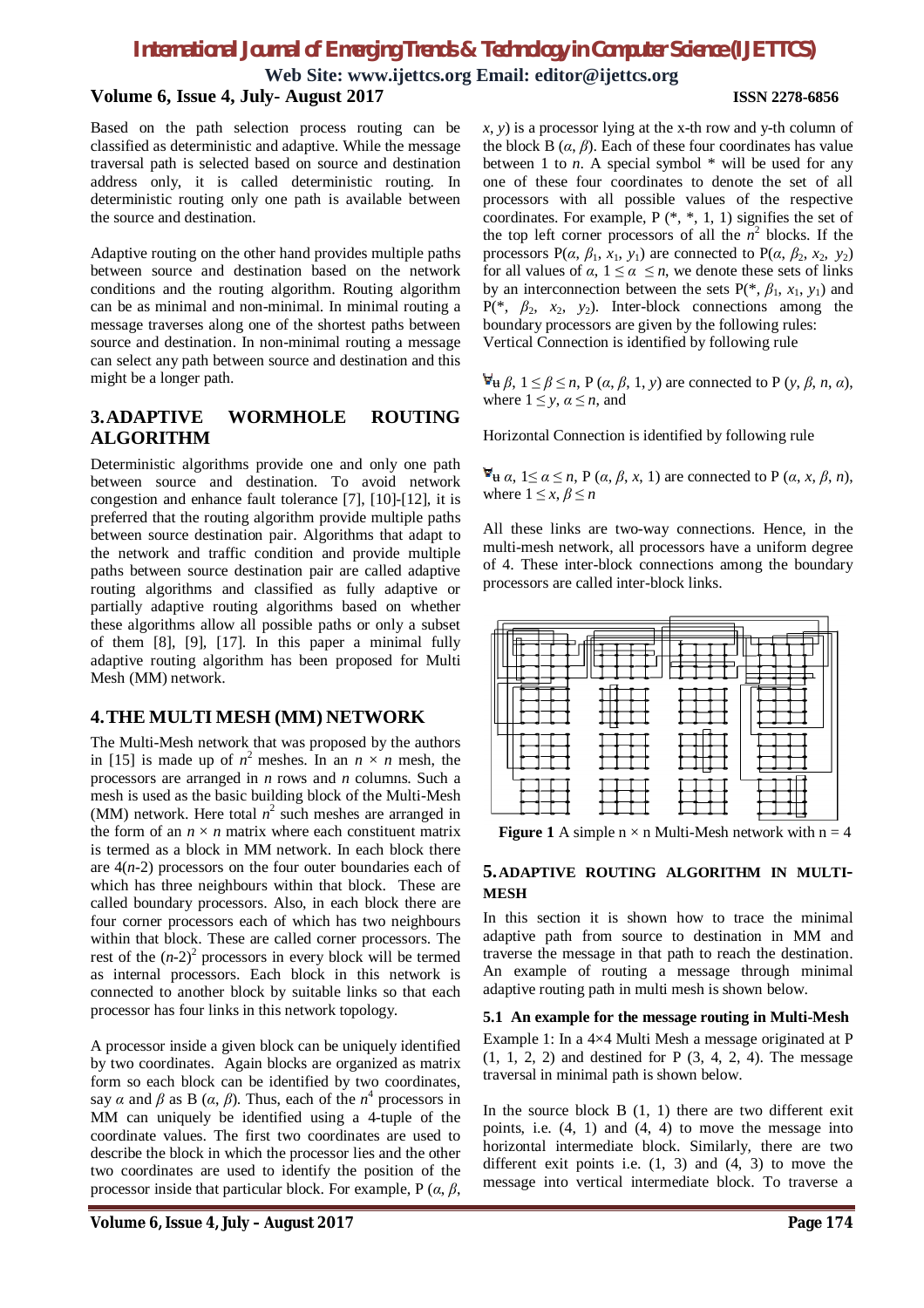**Web Site: www.ijettcs.org Email: editor@ijettcs.org**

### **Volume 6, Issue 4, July- August 2017 ISSN 2278-6856**

message from source to destination in minimal path in each block minimal length path has been considered and the minimal length of path has been calculated for the entire path. In Fig. 2, two different paths are shown; one through horizontal intermediate block and another through vertical intermediate block and among those two paths the length of the path through vertical intermediate block is less than the length of the path through horizontal intermediate block. In each of the intermediate block the minimum length path has been considered to traverse from the source to exit processor of that block. The minimal adaptive path has been shown in bold in Fig. 2.





Considering the horizontal intermediate block, source to exit processor path lengths inside the source block are calculated as given below.

 $P(1, 1, 2, 2) \rightarrow P(1, 1, 4, 1)$ , path length = 3 and P(1, 1,  $2, 2) \rightarrow$  P (1, 1, 4, 4), path length = 4. Here the minimum length is 3.

Considering  $P(1, 1, 4, 1)$  as the source block exit point, the source/entry point at the horizontal intermediate block is P (1, 4, 1, 4) and the corresponding path length is 1. There will be two exit points in this intermediate block to move the message into destination block. These two paths with length in the intermediate block are given below. P (1, 4, 1,  $(4) \rightarrow P(1, 4, 1, 3)$ , path length = 1 P (1, 4, 1, 4)  $\rightarrow P(1, 4, 1, 4)$ 4, 3), path length  $=$  4. Here the minimum length is 1.

Considering  $P(1, 4, 1, 3)$  as the exit point in the intermediate block, the entry point/source processor in the destination block is  $P(3, 4, 4, 1)$  and the corresponding path length for this inter block movement is 1. Now to move the message from  $P(3, 4, 4, 1)$  to  $P(3, 4, 2, 4)$ , the required minimum path length is 3 using the horizontal self loop.

So, the minimum path length to move the message from the source to destination through horizontal intermediate block is  $3 + 1 + 1 + 1 + 3 = 9$ . Now, considering the vertical intermediate block, source to exit processor path lengths inside the source block are calculated as given below.

 $P(1, 1, 2, 2) \rightarrow P(1, 1, 1, 3)$ , path length = 2 and P (1, 1, 2,  $2) \rightarrow P(1, 1, 4, 3)$ , path length = 3. Here the minimum length is 2.

Considering  $P(1, 1, 1, 3)$  as the source block exit point the source/entry point at the vertical intermediate block is P (3, 1, 4, 1) and the corresponding path length is 1. There will be two exit points in this intermediate block to move the message into destination block. These two paths with length in the intermediate block are given below. P (3, 1, 4, 1) is both the entry and exit processor in the in this intermediate block, so the path length between source and destination in the intermediate block is 0. Another exit point in this intermediate block is P (3, 1, 4, 4) for which distance between entry and exit point in this intermediate block is 3.

Here the minimum length i.e. 0 is considered for the vertical intermediate block. Considering P (3, 1, 4, 1) as the exit point in the vertical intermediate block, the entry point/source processor in the destination block is P (3, 4, 1, 4) and the corresponding path length for this inter block movement is 1. Now to move the message from P  $(3, 4, 1, 1)$ 4) to  $P(3, 4, 2, 4)$  the required minimum path length is 1 using normal path. The minimum path length to move the message from the source to destination through vertical intermediate block is calculated as  $2 + 1 + 0 + 1 + 1 = 5$ . So, the minimum path length is 5 and the path is ABCDE, which is through the vertical intermediate block as shown in Fig. 2. Now if in the above communication, say the link from  $(3, 1, 4, 1)$  to  $(3, 4, 1, 4)$  got disconnected during message traversal, the message will move to the node P (3, 1, 3, 1) (denoted by R) in clockwise direction. From this node the message will reach P (3, 3, 1, 4) (denoted by S) at block B (3, 3), which is the new source block due to fault in the communication path. So, co-ordinate of the source block exit processor  $= (3, 3, 4, 4)$  and co-ordinate of the intermediate block exit processor  $= 0$ . The shortest path from the new source block  $B(3, 3)$  to the destination is given below.

 $P(3, 3, 1, 4) \rightarrow P(3, 3, 4, 4) \rightarrow P(3, 4, 3, 1) \rightarrow P(3, 4, 4,$  $1) \rightarrow P(3, 4, 4, 4) \rightarrow P(3, 4, 2, 4)$ 

Path is denoted by STUVWX in figure 3 and the length is  $3+1+1+1+2=8.$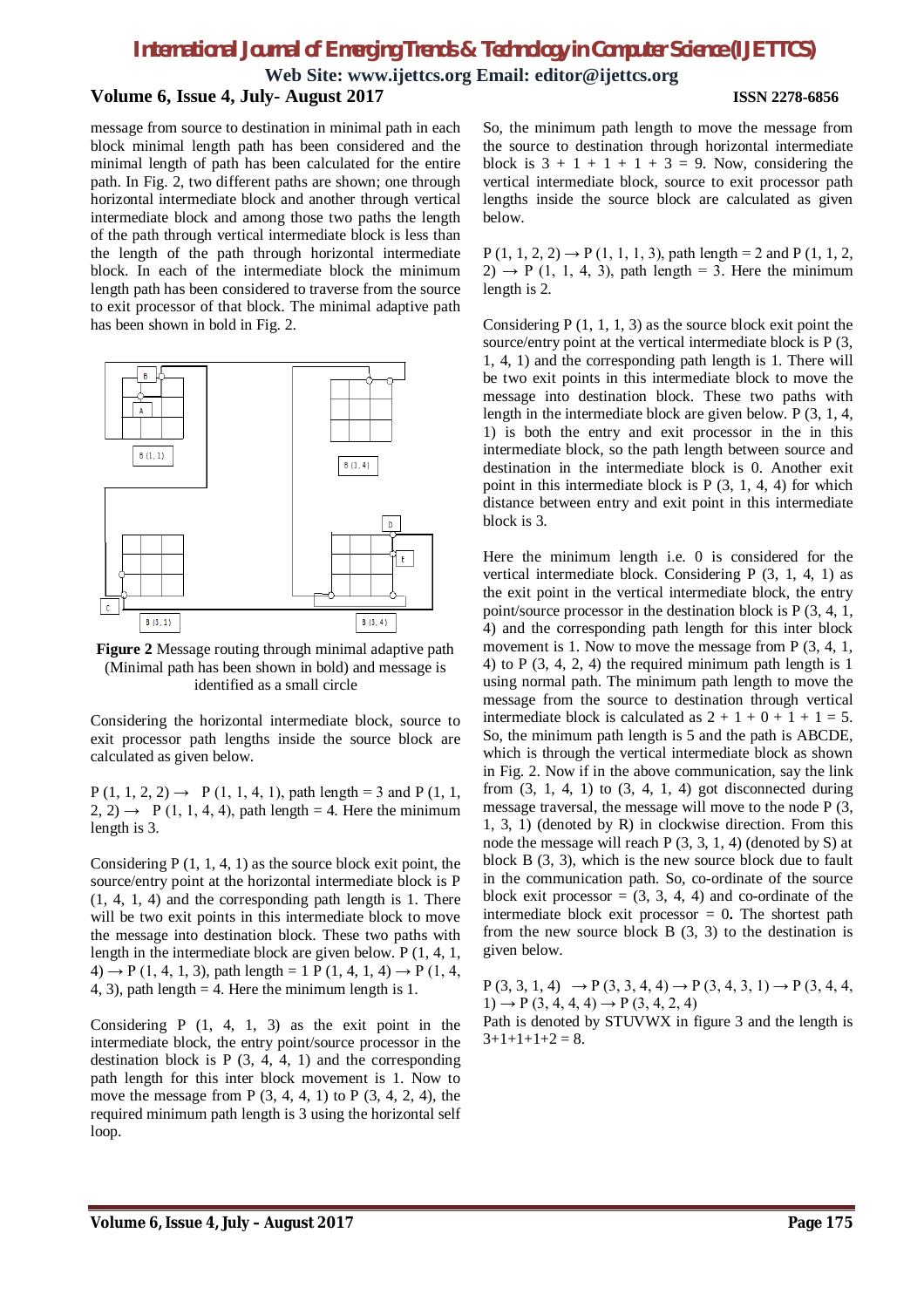# **Web Site: www.ijettcs.org Email: editor@ijettcs.org Volume 6, Issue 4, July- August 2017 ISSN 2278-6856**



**Figure 3** Message routing in alternative path in case of fault in minimal path (Dotted line is showing the broken link due to fault)

The entire source to destination path is given below.

 $P(1, 1, 2, 2) \rightarrow P(1, 1, 1, 3) \rightarrow P(3, 1, 4, 1) \rightarrow P(3, 1, 3,$ 1)  $\rightarrow$  P (3, 3, 1, 4)  $\rightarrow$  P (3, 3, 4, 4)  $\rightarrow$  P (3, 4, 3, 1)  $\rightarrow$  P (3,  $4, 4, 1) \rightarrow P(3, 4, 4, 4) \rightarrow P(3, 4, 2, 4).$ 

Denoted by ABCRSTUVWX in Fig. 3 and the path length is 13. Here due to the inter block link fault the traversed path length becomes 13 instead of 5 as shown in Fig. 3.

In the above example if the link  $(2, 2)$  to  $(2, 3)$  in B  $(1, 1)$ becomes faulty then as per f-cube4 algorithm [2] the message will be routed clockwise direction to reach at (1, 2) and then the message will reach to the destination node inside the mesh i.e.  $(1, 3)$ . The block B  $(1, 1)$  with link fault is shown in Fig. 4.



**Figure 4** Link fault inside mesh and message traversal (shown in bold) for misrouted message as per f-cube4 algorithm

#### **5.2 Minimal Adaptive Routing Algorithm and functions**

- Minimal\_Adaptive\_Routing\_In\_MM The main procedure to route the message from source to destination in a fault tolerant adaptive path.
- CalculateShortestPathMM Procedure to calculate the shortest path in each block while message is moving from source block to destination block in MM.
- CalculateSDLengthInBlk Procedure to calculate the distance between source and destination inside a mesh while the message is traversing from the source to destination processor.

# **Procedure Minimal\_Adaptive\_Routing\_In\_MM ( )**

 $\ell^*$  f1 = Co-ordinate of the source block exit processor, f2 = Co-ordinate of the intermediate block exit processor,  $f3 =$ Co-ordinate of the destination processor **\*/**

- 1.Input message (msg), message source (msgSrc) and message destination (msgDest).
- 2.f1 = 0;  $f2 = 0$ ;  $f3 = 0$ ;
- 3.shortestPathinMM = CalculateShortestPathMM (msg, msgSrc, msgDest, f1, f2, f3)
- /\* shortestPathinMM will contain path within each block while message is moving from source block to destination block in MM\*/
- 4.The message is send through the above shortest path in MM from step 3 using the following rules.
	- i. Move the message as per above shortest path inside mesh but in case of any faulty node inside mesh the message will reach to the destination node inside mesh using the f-cube4 algorithm [2] using f-ring/f-chain.
	- ii. Move the message from the given source to f1, the node by which the blocks are interlinked.
	- iii. if the inter block link at f1 is not disconnected go to step iv

if the inter-block link at the f1 is disconnected

> if (the message is moving horizontally and the coordinate of the message is any of  $(2, n)$  to  $(n, n)$  or any of  $(2, 1)$  to  $(n, 1)$

 Move the message towards clockwise which basically shift the message one step up and reaches to a neighboring processor, following that move to a new block through corresponding inter block link

end if

else  $\sqrt{ }$  corner point  $(1, 1)$  or  $(1, n)$ 

Move the message towards counter-clockwise which basically shift the message one step down along column and reaches to a neighbouring processor, following that move to a new block through corresponding inter block link end //end of else Set msgSrc as the entry processor of the new block Go to Step 3 if (the message is moving vertically and the coordinate of that message is any of (n, 2) to  $(n, n)$  or any of  $(1, 1)$  to  $(1, n-1)$  in that mesh)

Move the message towards counterclockwise which basically shift the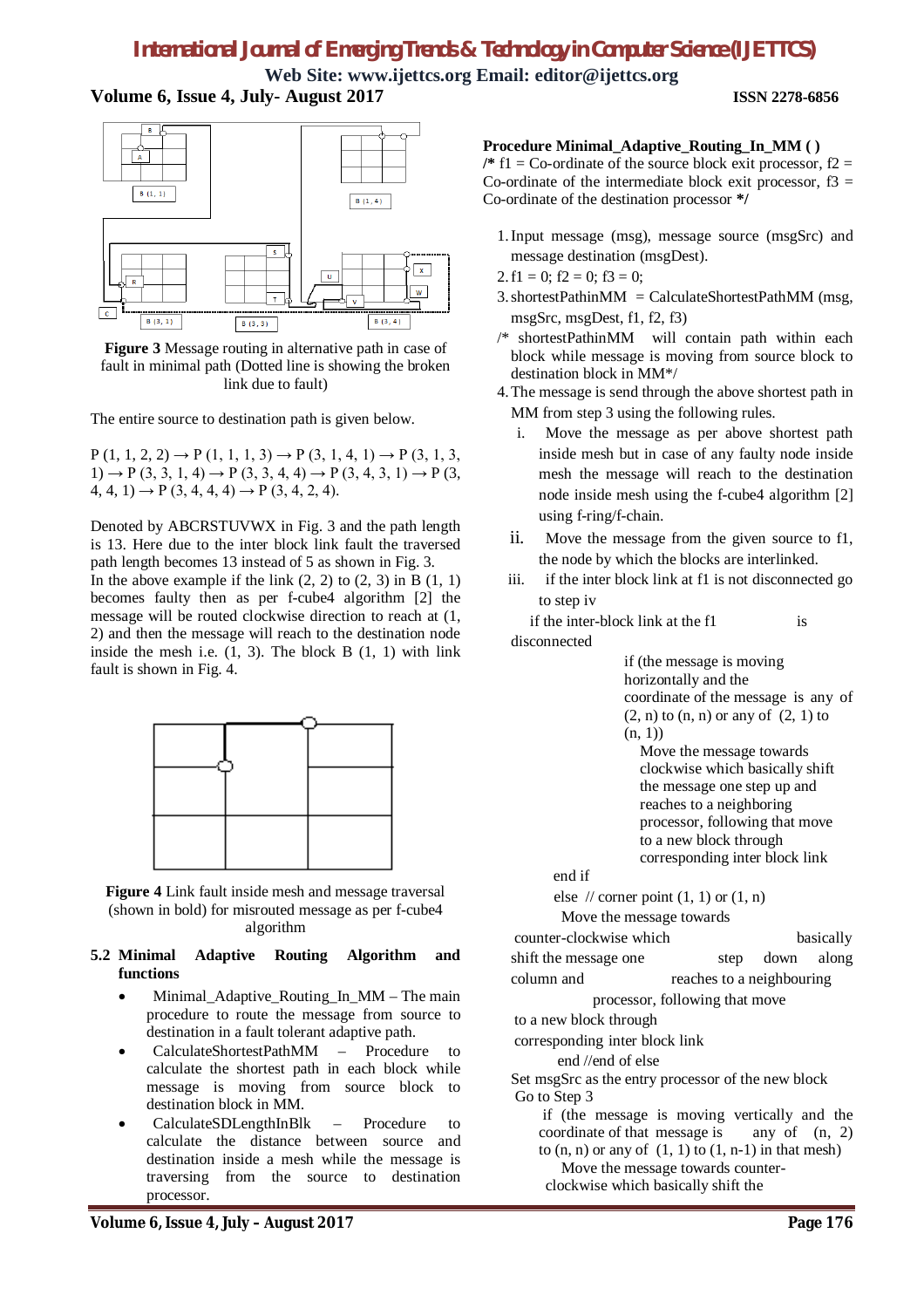**Web Site: www.ijettcs.org Email: editor@ijettcs.org**

message to the right of the actual exit processor and reaches to a neighbouring processor, following that move to a new block through corresponding inter block link end //end of else Calculate the shortest path between new block/mesh and destination block Update values for f2 considering the new intermediate block end if // end of if the inter-block

link at the f2 is disconnected end if // end of if  $(f2 \neq 0)$ 

v. Move the message from f1/f2 into source/entry processor of the destination block

vi. Move the message from the source processor at the destination block to f3 (destination) using the shortestPathinMM of step 3. For any fault inside mesh use the f-cube4 algorithm [2] as mentioned above.

end Minimal\_Adaptive\_Routing\_In\_MM ()

In example 1, the message movement is described as given below.

$$
f1 := (1, 1, 1, 3), f2 := (3, 1, 4, 1), f3 := (3, 4, 2, 4)
$$

Move the message from  $P(1, 1, 2, 2)$  to  $P(1, 1, 1, 3)$  as per step ii. As the inter block link at f1 is not disconnected here, the message will move to P  $(3, 1, 4, 1)$  as per step iii and iv in the above algorithm. Move the message to f2 i.e. P (3, 1, 4, 1) from P (3, 1, 4, 1) as per step iv (b) of the above algorithm. Move the message to  $P(3, 4, 1, 4)$  from  $P$ (3, 1, 4, 1) as per step v through sub-step c of step iv of the above algorithm. Move the message from P (3, 4, 1, 4) to P (3, 4, 2, 4) as per step vi of the above algorithm.

In the example 1 if the f1 is disconnected i.e. the link  $\lt$  (3,  $1, 4, 1$ ,  $(3, 4, 1, 4)$  is disconnected. In that case the initial  $f2$  will be changed to  $(3, 3, 4, 4)$  due to the disconnected link at P (3, 1, 4, 1) as per step iv in the above algorithm. Due to disconnected link the message will move from P (3, 3, 4, 4) to P (3, 4, 3, 1) then to P (3, 4, 2, 2) i.e. destination of the message.

| Volume 6, Issue 4, July-August 2017                 | web site: www.ijetics.org Eman: editor@ijetics.org<br><b>ISSN 2278-6856</b> |
|-----------------------------------------------------|-----------------------------------------------------------------------------|
| message to the left of the actual exit              | Move the message towards counter-                                           |
| processor and reaches to a                          | clockwise which basically shift<br>the                                      |
| neighbouring processor following that<br>move       | message to the left of the actual<br>exit                                   |
| to a new block through                              | processor and reaches to a                                                  |
| corresponding inter block link                      | neighbouring processor, following<br>that                                   |
| end if                                              | move to a new block through                                                 |
| else // corner point $(1, n)$ or $(n, 1)$           | corresponding inter block link                                              |
| Move the message towards clockwise                  | end if                                                                      |
| which basically shift the                           | else // $(1, n)$ or $(n, 1)$ , i.e., corner                                 |
| message to the right of the actual exit             | $\sqrt{\text{point}}$                                                       |
| processor and reaches to a                          | Move the message towards                                                    |
| neighbouring processor, following<br>that           | clockwise which basically shift<br>the                                      |
| move to a new block through                         | message to the right of the<br>actual ex                                    |
| corresponding inter block link                      | processor and reaches<br>to a neighbouring                                  |
| end // end of else                                  | following that move to<br>processor,                                        |
| Set msgSrc as the entry processor of the new        | block through corresponding<br>new                                          |
| block                                               | inter block link                                                            |
| Go to Step 3                                        | end //end of else                                                           |
| end if // end of if                                 | Calculate the shortest path                                                 |
| if $(f2 \neq 0)$<br>iv.                             | between new block/mesh and                                                  |
| Move the message from the f1 to source/ entry<br>a. | destination block                                                           |
| processor of the intermediate block                 | Update values for f2 considering                                            |

b. Move the message from the source processor at the intermediate block to f2 as per path in step 3 (shortestPathinMM). For any fault inside mesh use the f-cube4 algorithm [2].

c. if the inter block link at the f2 is not disconnected go to step v

if the inter-block link at the f2 is disconnected

if (the message is moving horizontally and the coordinate of the

message is any of  $(2, n)$  to  $(n, n)$  or any of  $(2, 1)$  to  $(n, 1)$ 

Move the message towards clockwise which basically shift the

message one step up and reaches to a neighbouring processor, following that move to a new block through corresponding inter block link

end if // end of if

else  $// (1, 1)$  or  $(1, n)$  i.e., corner point Move the message towards counterclockwise which basically shift the message one step down along column and reaches to a neighbouring processor, following that move to a new block through corresponding inter block link end //end of else Calculate the shortest path between new block/mesh and destination block Update values for f2 considering the new intermediate block Go to step v if (the message is moving vertically and the coordinate of that message is any of  $(n, 2)$ to  $(n, n)$  or any of  $(1, 1)$  to  $(1, n-1)$  in that mesh)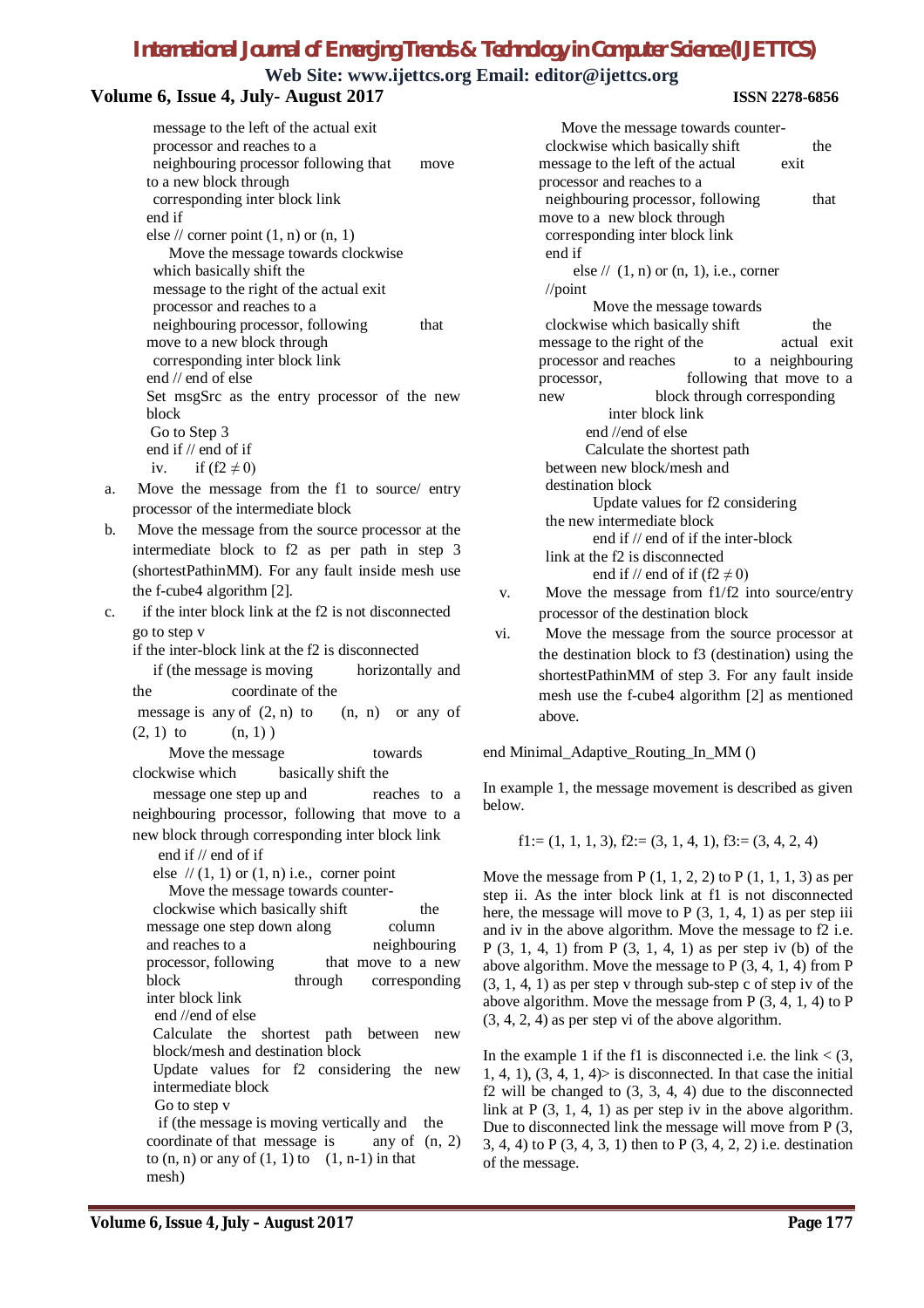**Web Site: www.ijettcs.org Email: editor@ijettcs.org**

**Volume 6, Issue 4, July- August 2017 ISSN 2278-6856**

#### **Procedure CalculateShortestPathMM (msg, msgSrc, msgDest, f1, f2, f3)**

if (( $α$ -value of msgSrc !=  $α$ -value of msgDest) and ( $β$ -value of msgSrc  $!=$   $\beta$ -value of msgDest))

- 1. If the source block is B  $(\alpha_s, \beta_s)$  and destination block is B ( $\alpha_d$ ,  $\beta_d$ ), the horizontal intermediate block will be at  $\beta_d$  column of the multi mesh and vertical intermediate block will at  $\alpha_d$  row of the multi mesh.
- 2. There are two exit points in the source block to move the message along horizontal intermediate block and two exit points in this source block to move the message along vertical intermediate block.  $(\beta_d, 1)$  and  $(\beta_d, n)$  are exit points for the horizontal intermediate block and  $(1, \alpha_d)$  and  $(n, \alpha_d)$  for the vertical intermediate block.

 $\frac{\pi}{4}$  In example 1, B (1, 1) is source block and B (3, 4) is destination block for a message. Here P (1, 1, 4, 1) and P (1, 1, 4, 4) are exit processors along horizontal intermediate block. The exit processors along vertical intermediate blocks are P  $(1, 1, 1, 3)$  and P  $(1, 1, 4, 3)$ <sup>\*</sup>/

- 3. SBHmin = CalculateSDLengthInBlk (( $\alpha$ s,  $\beta$ s, x1, y1), (αs, βs, βd, 1), n) /\* SBHmin is the distance between source processor to the one exit processor in source block (Read as "Horizontal wise minimum in source block")
- 4. SBHmax = CalculateSDLengthInBlk  $((\alpha s, \beta s, x)$ , y1), (αs, βs, βd, n), n) /\*SBHmax is the distance between source processor to the another exit processor in source block (Read as "Horizontal wise maximum in source block") \*/

// In example 1, SBHmin = 3 and SBHmax = 4 //SBHminExit is the exit processor for minimum path from source processor to exit processor in source block

SBHminExit =  $(\alpha s, \beta s, \beta d, 1)$  if (SBHmax < SBHmin) SBHmin = SBHmax SBHminExit :=  $(\alpha s, \beta s, \beta d, n)$ end if

//In example 1, SBHminExit :=  $(1, 1, 4, 1)$ 

HIsrc = (y coordinate of SBHminExit = = 1) ? ( $\alpha$ s, βd, βs, n) : (αs, βd, βs, 1)

// Source processor at horizontal intermediate block

//In example 1, HIsrc =  $(1, 4, 1, 4)$ 

 $HIBmin = Calculate SDIengthInBlk$  (HIsrc, ( $\alpha s$ ,  $βd, 1, αd), n$ ) /\*HIBmin is the distance between source/entry processor and one exit processor inside horizontal intermediate block \*/

 $HIBmax = Calculate SDE$ engthInBlk (HIsrc, (αs,  $βd, n, αd), n$  /\*HIBmax is the distance between source/entry processor and another exit processor inside horizontal intermediate block\*/

//In example 1, HIBmin = 1 and HIBmax = 4 HIBminExit := ( $\alpha s$ ,  $\beta d$ , 1,  $\alpha d$ ) /\* HIBminExit is the exit processor for minimum path from source

processor to exit processor inside horizontal intermediate block\*/ if (HIBmax < HIBmin)

 $HIBmin = HIBmax$ 

HIBminExit :=  $(\alpha s, \beta d, n, \alpha d)$ 

end if

//In example 1, HIBminExit :=  $(1, 4, 1, 3)$ 

DESHsrc = (x coordinate of HIBminExit =  $= 1$ )? (αd, βd, n, αs) : (αd, βd, 1, αs)

/\* DESHsrc is source/entry processor at destination mesh reached via horizontal intermediate block\*/

//In example 1, DESHsrc :=  $(3, 4, 4, 1)$ 

DESHL = CalculateSDLengthInBlk(DESHsrc, (αd, βd, x2, y2), n) /\*DESHL is distance between source/entry processor to destination processor inside destination block reached via horizontal intermediate block\*/

 $\frac{\text{N}}{\text{N}}$  example 1, DESHL = 3. \*/

pathLength\_HI = SBHmin + 1 + HIBmin + 1 + DESHL  $/*$ Path length from source to destination via horizontal intermediate mesh/block and the path length for inter block movement is considered as 1. \*/

/\*In example 1, pathLength  $HI = 3 + 1 + 1 + 1 + 3 = 9$ \*/

5. SBVmin = CalculateSDLengthInBlk( $(\alpha s, \beta s, x)$ , y1), (αs, βs, 1, αd), n) /\* SBVmin is the distance between source processor to the one exit processor in source block (Read as "Vertical wise minimum in source block")\*/

SBVmax = CalculateSDLengthInBlk( $(\alpha s, \beta s, x)$ , y1), (αs, βs, n, αd), n) /\*SBVmax is the distance between source processor to the another exit processor in source block (Read as "Vertical wise maximum in source block")\*/

 $\frac{\text{N}}{\text{N}}$  example 1, SBVmin = 2 and SBVmax = 3\*/ SBVminExit := ( $\alpha s$ ,  $\beta s$ , 1,  $\alpha d$ ) /\* SBVminExit is the minimum path length from source processor to exit processor along vertical intermediate block in source block \*/

if(SBVmax < SBVmin)

SBVmin = SBVmax

SBVminExit :=  $(\alpha s, \beta s, n, \alpha d)$ 

end if // end of if

 $\sqrt{\text{*}$ In example 1, SBVmin = 2, SBVminExit := (1, 1, 1, 3)\*/

VIsrc =  $(x \text{ coordinate of SBV}$ minExit = =1) ? (αd, βs, n, αs) : (αd, βs, 1, αs) /\*Source/entry processor at vertical intermediate block\*/

//In example 1, VIsrc :=  $(3, 1, 4, 1)$ 

VIBmin = CalculateSDLengthInBlk(VIsrc, (αd, βs, βd, 1), n) /\*VIBmin is the distance between source/entry processor and one exit processor inside vertical intermediate block\*/

VIBmax = CalculateSDLengthInBlk(VIsrc, (αd,  $βs, βd, n)$ , n) /\*VIBmax is the distance between source/entry processor and another exit processor inside vertical intermediate block \*/

//In example 1, VIBmin = 0 and VIBmax = 3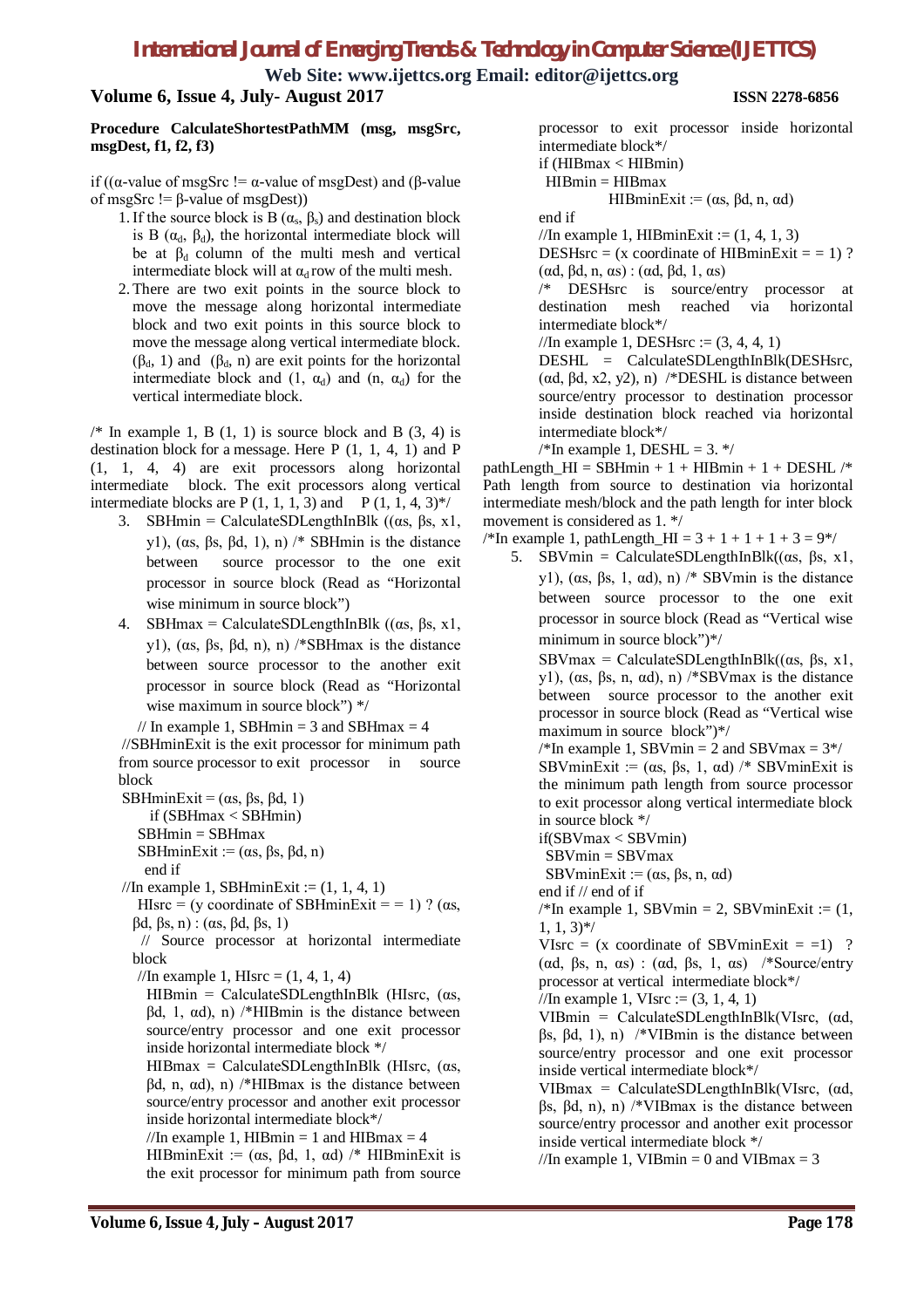**Web Site: www.ijettcs.org Email: editor@ijettcs.org**

### **Volume 6, Issue 4, July- August 2017 ISSN 2278-6856**

VIBminExit := ( $\alpha$ d,  $\beta$ s,  $\beta$ d, 1) /\*VIBminExit is the minimum path length from source processor to exit processor inside vertical intermediate block\*/ if (VIBmax < VIBmin) VIBmin = VIBmax VIBminExit =  $(\alpha d, \beta s, \beta d, n)$ end if //In example 1, VIBmin = 0, VIBminExit :=  $(3, 1, 1)$ 4, 1) DESVsrc = (y coordinate of VIBminExit =  $=$ 1) ?  $(\alpha_d, \beta_d, \beta_s, n)$ :  $(\alpha_d, \beta_d, \beta_s, 1)$  /\* DESVsrc is source/entry processor at destination mesh reached via vertical intermediate block\*/ //In example 1, DESVsrc =  $(3, 4, 1, 4)$ DESVL = **CalculateSDLengthInBlk (DESVsrc,**  $(\alpha_d, \beta_d, x_2, y_2)$ , n) /\***DESVL** is distance between source/entry processor to destination processor inside destination block reached via vertical intermediate block\*/ //In example 1,  $DESVL = 1$  $pathLength_VI = SBVmin + 1 + VIBmin + 1 +$ DESVL /\*Path length from source to destination via vertical intermediate mesh/block\*/ //In example 1, pathLength  $VI = 2 + 1 + 0 + 1 + 1$  $1 = 5$  $/*$ In example 1, pathLength HI is greater than pathLength\_VI. So else condition will be executed in below code.\*/ if (pathLength  $HI <$  pathLength  $VI$ )  $f1 =$  Assign the identified co-ordinate of the source block exit processor for pathLength\_HI  $f2 =$  Assign the identified co-ordinate of the intermediate block exit processor for pathLength\_HI  $f3 =$  Assign the identified co-ordinate of the destination for pathLength\_HI Calculate the path through horizontal intermediate block return (path through horizontal intermediate block) end if else  $f1 =$  Assign the identified co-ordinate of the source block exit processor for pathLength\_VI  $f2 =$  Assign the identified co-ordinate of the intermediate block exit processor for pathLength\_VI  $f3 =$  Assign the identified co-ordinate of the destination processor for pathLength\_VI Calculate the path through vertical intermediate block return (path through vertical intermediate block) end else end if // end of if in step 1 //In example 1, f1 := (1, 1, 1, 3), f2 := (3, 1, 4,

else

 $f1 =$  Assign the identified co-ordinate of the source block exit processor  $f2 = 0$ 

 $f3 =$  Assign the identified co-ordinate of the destination processor

Calculate the path without any intermediate block

 return (source to destination path without intermediate block);

// No intermediate block required

end CalculateShortestPathMM (msg, msgSrc, msgDest)

#### **Procedure CalculateSDLengthInBlk (msgSrc, msgDest, lengthOfBlock)**

**/\*** Calculate distance between source and destination inside a mesh\*/

/\* Let, msgSrc is  $(\alpha_i, \beta_i, x_1, y_1)$ , msgDest is  $(\alpha_i, \beta_i,$  $x_2, y_2$ ) and lengthOfBlock = n \*/

/\* Length between  $(x_1, y_1)$  and  $(x_2, y_2)$  through vertical self loop = Traversed distance to reach from the source column to vertical self loop (VSL) column+ Traversed distance from source to reach the nearest boundary along vertical  $+1$  (for VSL) + Traversed distance in horizontal from VSL to destination column + Traversed distance in vertical from current position to reach the destination. Length between  $(x_1, y_1)$  and  $(x_2, y_2)$ through horizontal self loop = Traversed distance to reach from source row to the horizontal self loop (HSL) row + Traversed distance from source to reach the nearest boundary along horizontal  $+1$ (for HSL) + Traversed distance in vertical from HSL to destination row  $+$  Traversed distance in horizontal from current position to reach the destination

The following notations will be used in the algorithm

 $pathLengthNormal = normal path length between$  $(x_1, y_1)$  and  $(x_2, y_2)$ 

pathLengthVSL = length between  $(x_1, y_1)$  and  $(x_2,$  $y_2$ ) through vertical self loop

pathLengthHSL = length between  $(x_1, y_1)$  and  $(x_2,$ y2) through horizontal self loop\*/

 $minPathLength = 0$ ; if  $(mod(x_1 - x_2) \le n/2$  and  $mod(y_1 - y_2) \le n/2)$ minPathLength = pathLengthNormal return minPathLength; end if /\*In example 1, for source block mod  $(2-1) \le 2$ and mod  $(2-3) \le 2$ , Normal path length will be considered for source block. For intermediate block mod  $(4-4) \le 2$  and mod  $(1 1) \leq 2$ , Normal path length will be considered for intermediate block For destination block mod  $(1-2) \le 2$  and mod  $(4-1)$  $4 \leq 2$ , Normal path length will be considered for

destination block\*/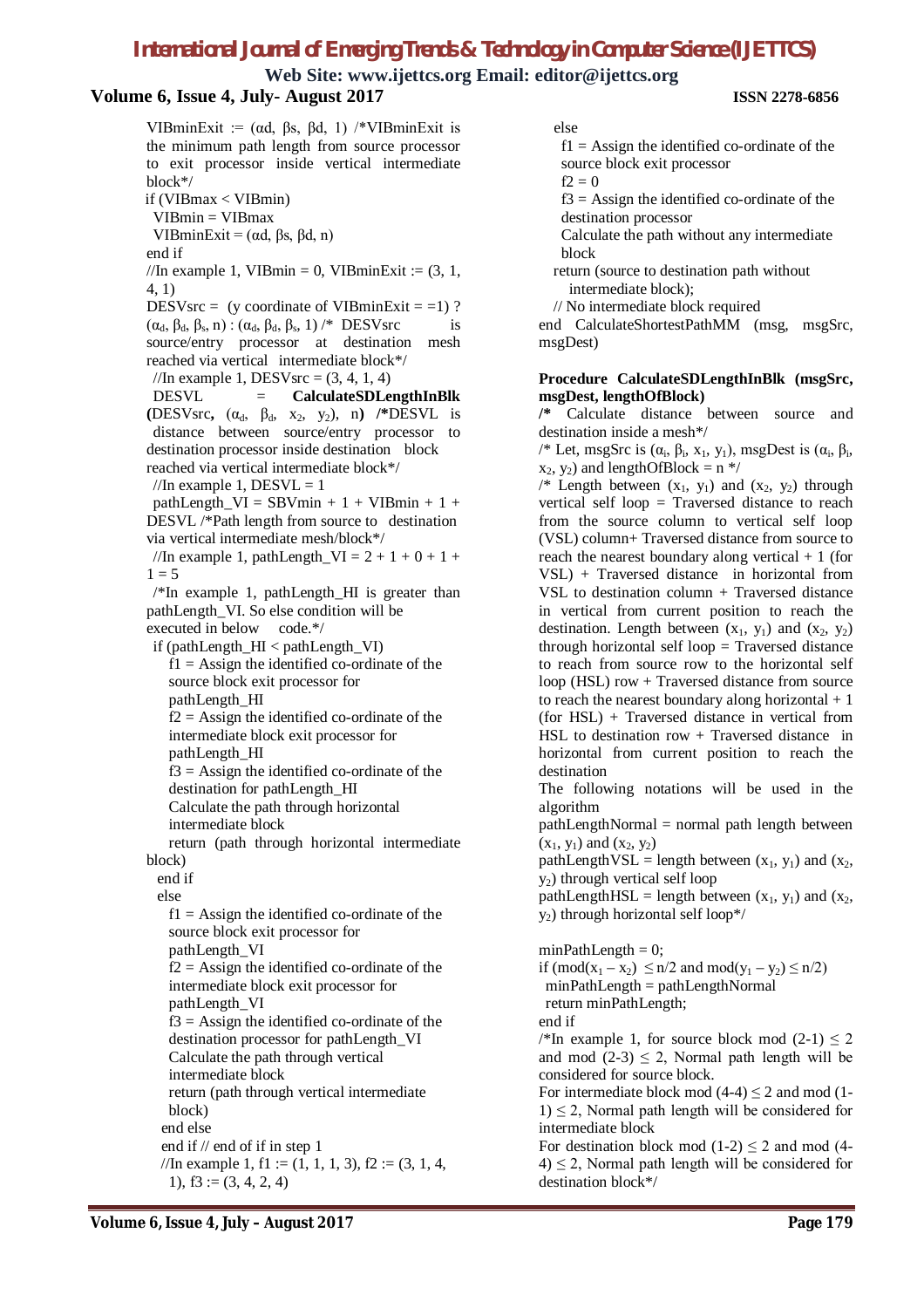**Web Site: www.ijettcs.org Email: editor@ijettcs.org**

#### **Volume 6, Issue 4, July- August 2017 ISSN 2278-6856**

```
if (mod (x_1 - x_2) > n/2 and mod (y_1 - y_2) \le n/2)
 if (pathLengthVSL < pathLengthNormal)
   minPathLength = pathLengthVSLendif
 else 
   minPathLength = pathLengthNormal
 end else 
 return minPathLength;
end if
if (mod (x_1 - x_2) \le n/2 and mod (y_1 - y_2) > n/2)
 if (pathLengthHSL < pathLengthNormal)
   minPathLength = pathLengthVSL
 endif
 else 
   minPathLength = pathLengthNormal
 end else
 return minPathLength;
end if
if (mod(x_1 - x_2) > n/2 and mod(y_1 - y_2) > n/2)if (pathLengthNormal < pathLengthVSL and 
 pathLengthNormal < pathLengthHSL)
   minPathLength = pathLengthNormal
 else if (pathLengthVSL < pathLengthNormal 
 and pathLengthVSL < pathLengthHSL)
   minPathLength = pathLengthVSLelse if (pathLengthHSL < pathLengthNormal 
 and pathLengthHSL < pathLengthVSL)
   minPathLength = pathLengthHSL
 end if
 return minPathLength;
end if
end CalculateSDLengthInBlk (msg, msgSrc, 
msgDest)
```
# **6.PROOF OF DEADLOCK AND LIVELOCK FREEDOM**

The proof of deadlock freedom for mesh architecture has been given in [3]. To avoid deadlock they have used three virtual channels  $c_0$ ,  $c_1$ ,  $c_2$  as indicated in Table I. In case of Multi Mesh the same proof will also hold as the inter block links act just like the intra block links for the purpose of proof of deadlock avoidance. In case of inter block link failure message is normally routed through another exit processor to reach the destination. So, the algorithm is also livelock free.

| <b>Message</b><br>Type | <b>Channel</b> | <b>Used for</b>                                 |
|------------------------|----------------|-------------------------------------------------|
| EW                     | c <sub>0</sub> | row hops                                        |
| EW                     | C <sub>2</sub> | column hops in the south-<br>to-north direction |
| EW                     | c <sub>1</sub> | column hops in the north-<br>to-south direction |
| NS                     | c <sub>1</sub> | all hops                                        |

SN c<sub>2</sub> all hops  $WE$  c<sub>0</sub> c<sub>0</sub> row hops WE  $c_1$  column hops in the southto-north direction WE  $c_2$  column hops in the northto-south direction

# **7.CONCLUSION AND FUTURE WORK**

A fault tolerant minimal adaptive routing algorithm in Multi Mesh architecture has been proposed in this paper. The proposed method in Multi-Mesh can be compared with the mesh structure, as Multi-Mesh has meshes (or blocks) as its constituent components. In a mesh having  $n<sup>4</sup>$ processors the diameter is  $2(n^2 - 1)$ , whereas for a Multi-Mesh of  $n^4$  processors the diameter is 2n, And that's why the adaptive routing for any source to destination, even in presence of fault, will take  $O(n)$  routing steps, not  $O(n^2)$  as in case of mesh having the same number of processors.

To overcome deadlock condition three virtual channels  $c_0$ ,  $c_1$ ,  $c_2$  are being used. This algorithm is also free from livelock as any message even in case of node or link fault is able to approach towards destination without routing through the same path repeatedly. The existing approach always uses a fixed path even if there might be shortest path available from a particular source to destination. Our own approach is able to measure multiple paths and among them the algorithm will choose the shortest path from the source to destination. The algorithm proposed here can tolerate a single fault in inter block link.

As a future work, the algorithm can be modified for a generalized MM network where the constituent meshes are of size  $m \times n$ , and total number of processors is  $m^2 n^2$ .

#### **References**

- [1] A. Datta and M. De, "Fault-tolerant and non adaptive wormhole routing algorithm for Multi-Mesh network," International Journal of Computer Technology and Electronics Engineering (IJCTEE), vol. 2, Issue 3, pp 1-9, 2012.
- [2] R. V. Boppana and S. Chalasani, "Fault-tolerant wormhole routing algorithms for mesh networks," IEEE Transactions on Computers, vol. 44, no. 7, pp 848-854, 1995.
- [3] R. V. Boppana and S. Chalasani, "Adaptive faulttolerant wormhole routing algorithms with low virtual channel requirements," International Symposium on Parallel Architectures, Algorithm and Networks, pp 214-221, 1994.
- [4] Y. M. Boura and C. R. Das, "Fault-tolerant routing in mesh networks," Proc. International. Conf. Parallel Processing, vol. 1, pp. 106-109, 1995.
- [5] R. V. Boppana and S. Chalasani, "A framework for designing deadlock free wormhole routing algorithm," IEEE Transactions on Parallel and Distributed Systems, vol. 7, no. 2, pp 169-183, 1996.

**Volume 6, Issue 4, July – August 2017 Page 180**